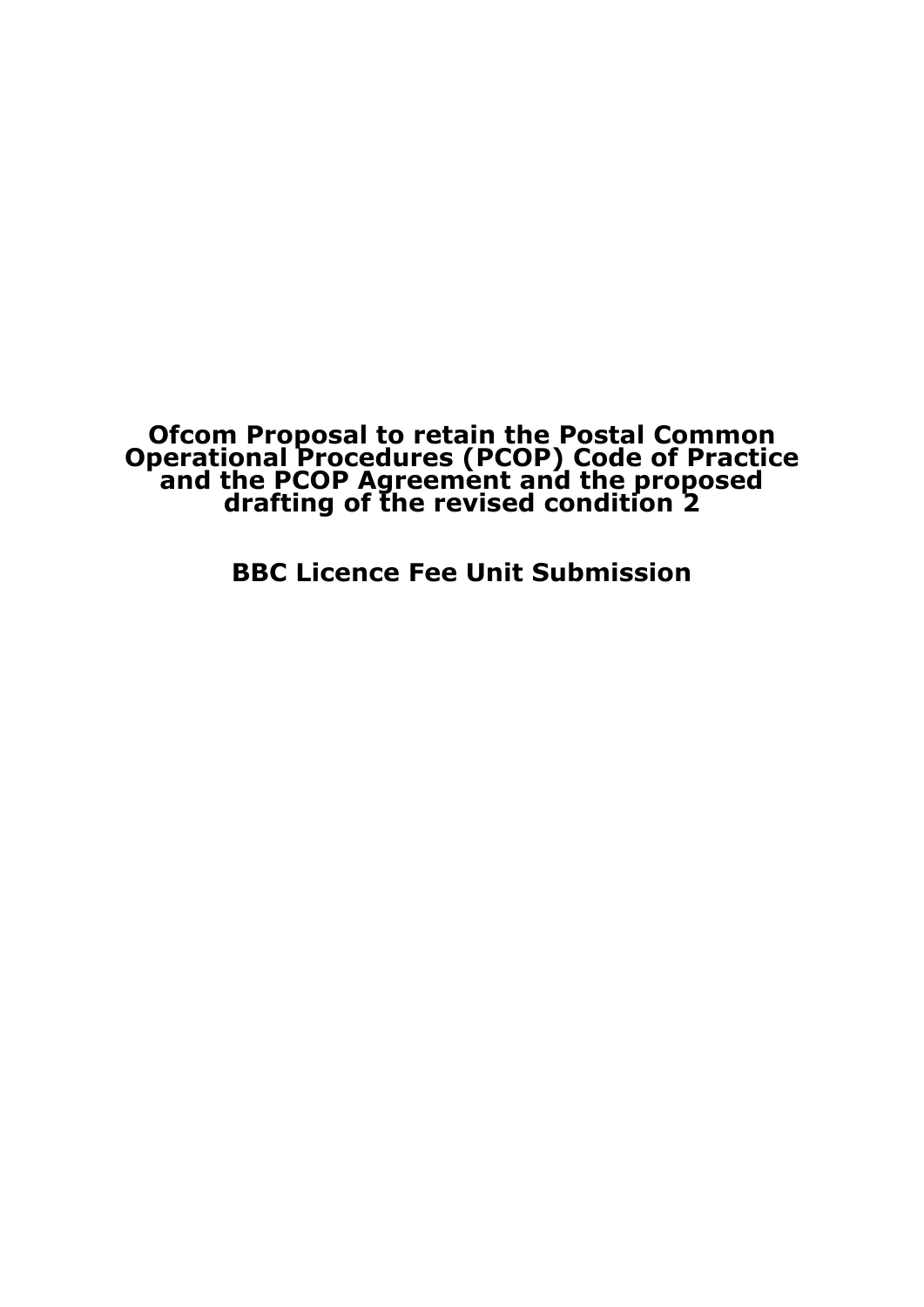## 1.1 Executive Summary

- The changes to PCOP code of practice and agreement may come some way to making it more relevant and fit for purpose.
- Postal operators should fund the Secretary to the PCOP Agreement.
- The PCOP code of practice should not apply to access operators or intermediaries, as they have their own procedures and agreements in place with Royal Mail.
- It is for operators to decide how they apply PCOP to mail outside the scope of PCOP.
- For postal operators to meet their contractual arrangements with clients, they would need to have sufficient personnel properly trained to handle complaints or other enquiries.

## 2.1 Introduction

**2.1.1** The BBC Licence Fee Unit welcomes the opportunity to submit evidence to the Ofcom's Proposal to retain the Postal Common Operational Procedures (PCOP) Code of Practice and the PCOP Agreement and the proposed drafting of the revised condition 2.

2.1.2 The BBC contracts with a number of companies to administer the television licensing system (together with the BBC Licence Fee Unit Management Team these companies are known publicly as TV Licensing). The BBC Licence Fee Unit sits within the BBC Finance and Business Division, and ultimately reports to the BBC Executive Board. The BBC is governed by the BBC Trust which represents the interests of licence fee payers and approves the overall strategy.

2.1.3 TV Licensing inform people of the need to buy a TV licence. TV Licensing send licence renewal letters and we process queries, applications and payments. TV Licensing also maintain a database of licensed and unlicensed addresses in the UK and use this data to identify and visit people who are believed to be using a TV receiver without a valid licence.

2.1.4 The BBC Licence Fee Unit uses the UK postal system: Access and Royal Mail Retail, to communicate with consumers. The BBC Licence Fee Unit mails approximately 55m communications each year. This mail is classified as transactional mail.

2.1.5 The BBC Licence Fee Unit is obligated to drive efficiencies regarding postal costs to the business on behalf of all licence fee payers. The BBC Licence Fee Unit constantly seek to evidence commitment to reducing costs and to continuously evaluate and deliver value to the British public.